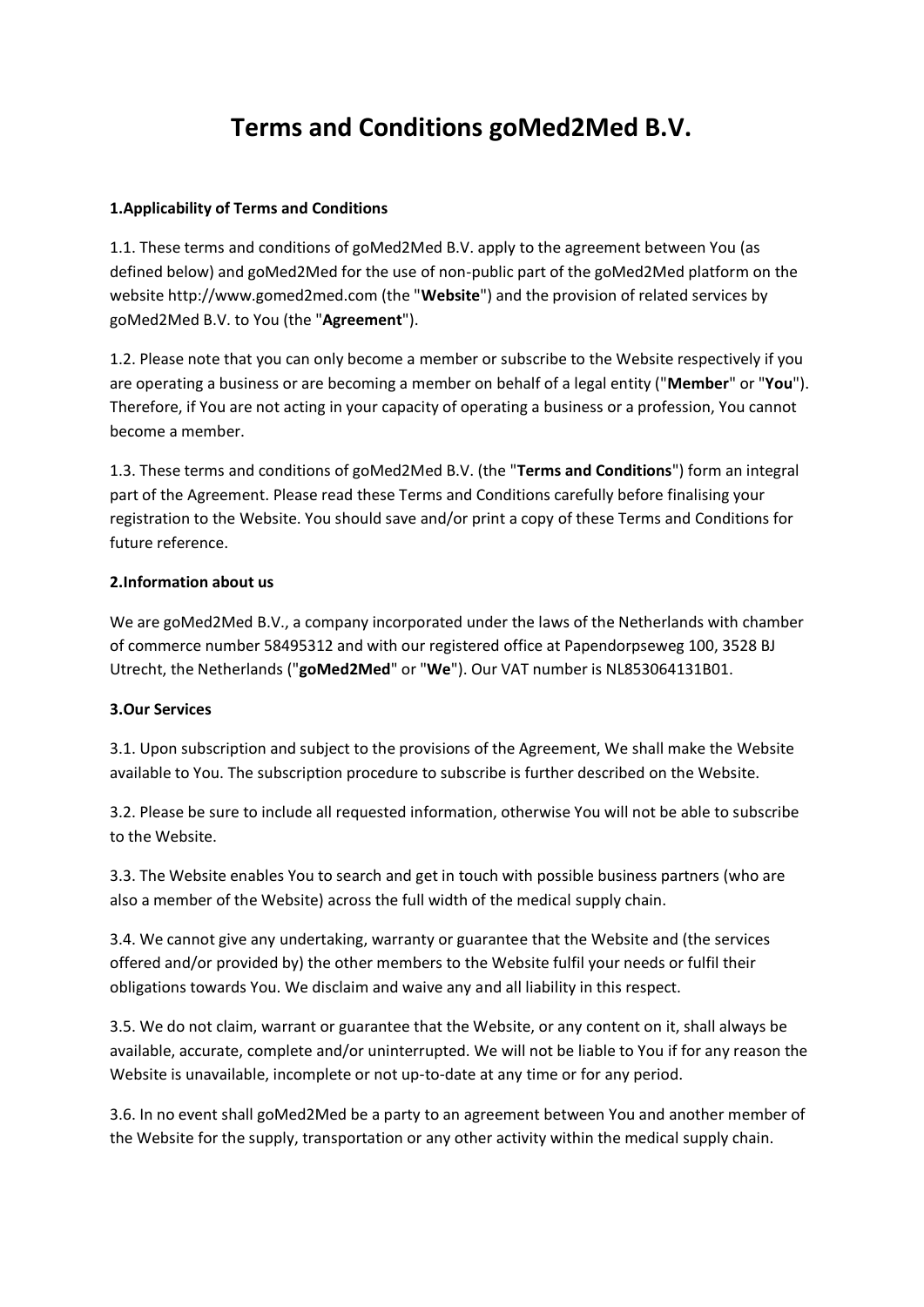## **4.Types of memberships**

4.1. We distinguish two (2) types of memberships, namely (i) a full membership and (ii) a free membership.

4.2. A member with a full membership has full access to the complete Website and functions.

4.3. A member with a free membership has limited access to the Website and its functions. Subject to clause 4.4. we will charge no Subscription Fee for a free membership.

4.4. With a free membership You will not receive "matching information" if there is a match through "**My Profile**" or "**I'm Looking for**". You will only receive an e-mail with the overall information that due to your profile and selected interests a potential business partner could been found through the Website. To receive detailed information You will need to convert your free membership to a full membership.

## **5.Subscription fee**

5.1. You shall pay an annual Subscription Fee as notified by goMed2Med in writing, which includes electronic communication such communication via e-mail, the Website and the internet.

5.2. In case You are established in the Netherlands the Subscription Fee includes 21% VAT.

5.3. In case You are established outside the Netherlands but within the European Union and does not provide its VAT number during its subscription, goMed2Med is not able to reverse-charge VAT. In that case the Subscription Fee shall be increased with 21% VAT.

5.4. In case You are established outside the European Union, goMed2Med shall not charge VAT.

5.5. goMed2Med reserves the right to amend the Subscription Fee by giving written notice (which includes electronic communication such communication via e-mail, the Website and the internet).

#### **6.User identification code and password**

6.1. If You choose, or You are provided with, a user identification code, password or any other piece of information as part of our security procedures, You must treat such information as confidential and shall not disclose it to any third party.

6.2. You are responsible for safeguarding the user identification code and password that You use to access the Website and for any activities or actions under your user identification code and/or password. We encourage You to use "strong" passwords (passwords that use a combination of upper and lower case letters, numbers and symbols) with your account. We cannot and will not be liable for any loss or damage arising from your failure to comply with the above.

6.3. If You know or suspect that anyone other than You knows your user identification code or password, You must promptly notify us at info@gomed2med.com and change your password immediately.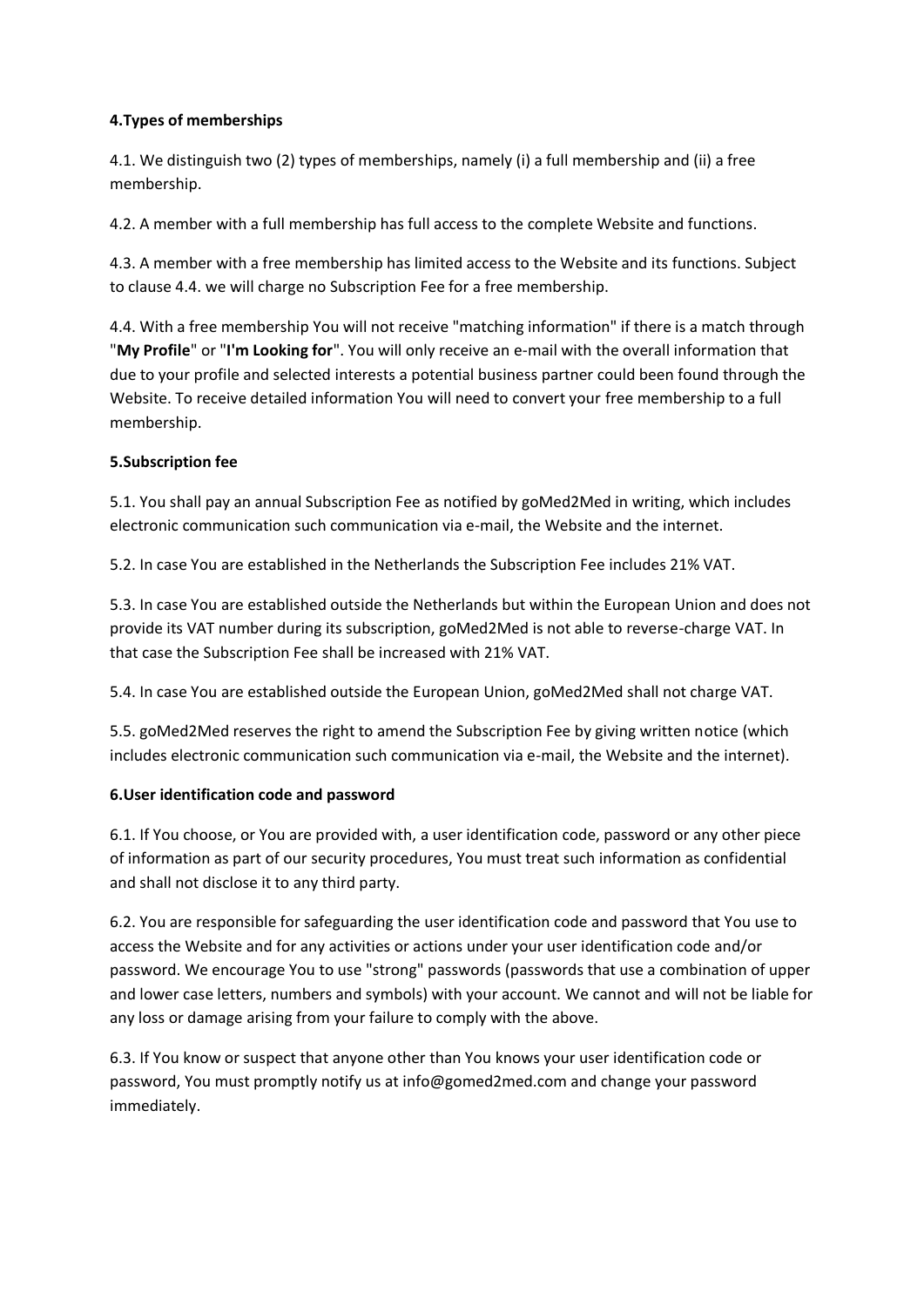6.4. We have the right to disable any user identification code or password, whether chosen by You or allocated by us, at any time, if in our reasonable opinion You have failed to comply with any of the provisions of the Agreement.

## **7.Your obligations**

7.1. You must provide and include true, accurate, up-to-date and reliable information, including but not limited to information on the business You operate and its activities on (your profile on) the Website.

7.2. You are responsible for configuring your information technology, computer programmes and platform in order to access the Website. You should use your own virus protection software.

7.3. You must not misuse the Website by knowingly introducing viruses, trojan horses, worms, logic bombs or other material which is or can be malicious or technologically harmful.

7.4. You must not attempt to gain unauthorised access to the Website, the server on which the Website is stored or other any server, computer or database connected to the Website.

7.5. Whenever You make use of a feature that allows You to upload content to the Website, or to make contact with other users of the Website, you shall not store, distribute or transmit any material that is or may be unlawful, harmful, threatening, obscene, infringing, harassing or racially or ethnically offensive or any other illegal activities.

7.6. Any content You upload to the Website will be considered non-confidential and non-proprietary. You retain all of your ownership rights in your content, but You hereby grant us a licence to use, store and copy that content and to distribute and make it available to other members.

7.7. You warrant that any contribution as set out in clauses 7.5 and 7.6 does comply with aforementioned standards and licence respectively. You will be liable to us and indemnify us for any breach, and any loss or damage We suffer as a result of your breach of this warranty.

## **8.Our rights**

8.1. We have the right to disclose your identity to any third party who is claiming that any content posted or uploaded by You to the Website constitutes a violation of their intellectual property rights, or of their right to privacy.

8.2. Notwithstanding our other rights and remedies, We reserve the right to suspend or temporarily discontinue your account or access to the Website in case You act in breach of the Agreement, including but not limited to your obligations under clause 1.2, clause 7 and clause 10.2. We will not be liable to You if for that reason the Website is unavailable at any time or for any period.

## **9.Duration and termination**

9.1. The Agreement enters into force on the date of subscription by the Member and shall continue for:

9.1.1. twelve (12) months in case of a full membership ("**Initial Term Full Membership**"), after which the Agreement shall end by operation of law. Notwithstanding the before, You may renew the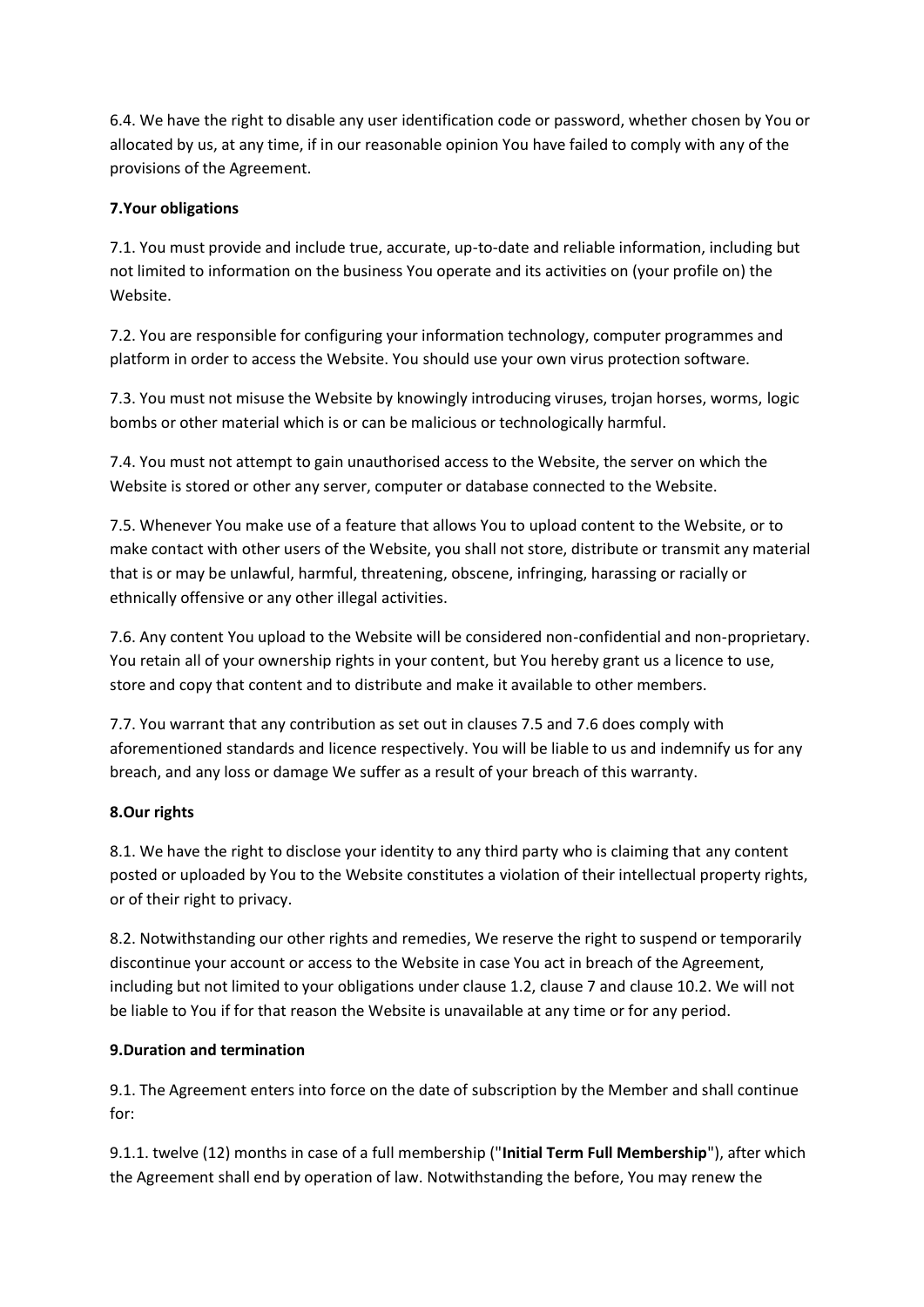Agreement, for a term of twelve (12) months, in accordance with the corresponding instructions in your account.

9.2. goMed2Med has the right to terminate the Agreement forthwith in whole or in part:

9.2.1. if any action or proceedings under any bankruptcy or insolvency law are taken by or against the Member, or if any event analogous to any of the foregoing under the law of any jurisdiction has occurred in respect of the Member.

9.2.2. if the Member commits a breach of any term of the Agreement which breach is irremediable or (if such breach is remediable) fails to remedy that breach within a period of five (5) days after being notified in writing (which includes electronic communications such as communication via email, the Website and the internet).

9.3. On expiry or termination of this Agreement, for whatever reason:

9.3.1. the Member's right to use the Website shall automatically and immediately cease;

9.3.2. any provision of this Agreement that expressly or by implication is intended to come into or continue in force on or after termination or expiry of this Agreement shall remain in full force and effect.

9.4. Termination or expiry of this Agreement, for whatever reason, shall:

9.4.1. not affect any rights and/or remedies of goMed2Med that have accrued up to the date of termination or expiry, including the right to claim damages in respect of any breach of the Agreement which existed at or before the date of termination or expiry; and

9.4.2. not give the Member any right or entitlement to a refund if the Subscription Fee in whole or in part.

## **10.Intellectual property rights**

10.1. We are the owner or the licensee of all intellectual property rights in the Website, and in the material published on it. These works are protected by copyright laws and treaties around the world. All such rights are reserved.

10.2. You acknowledge that all intellectual property rights in the Website belong to goMed2Med and You shall have no rights in or to the Website other than the right to use it in accordance with the Agreement.

## **11.Limitation of liability**

11.1. goMed2Med's total liability towards You for breach of contract, tort or otherwise shall only be for direct damages and shall not exceed the Subscription Fee paid by You in the year in which such liability arose.

11.2. goMed2Med's liability for indirect damages, consequential damages, loss of profits, lost savings, lost goodwill, loss caused by interruption of operations, claims of Member's contracting parties and/or loss of data, is expressly excluded.